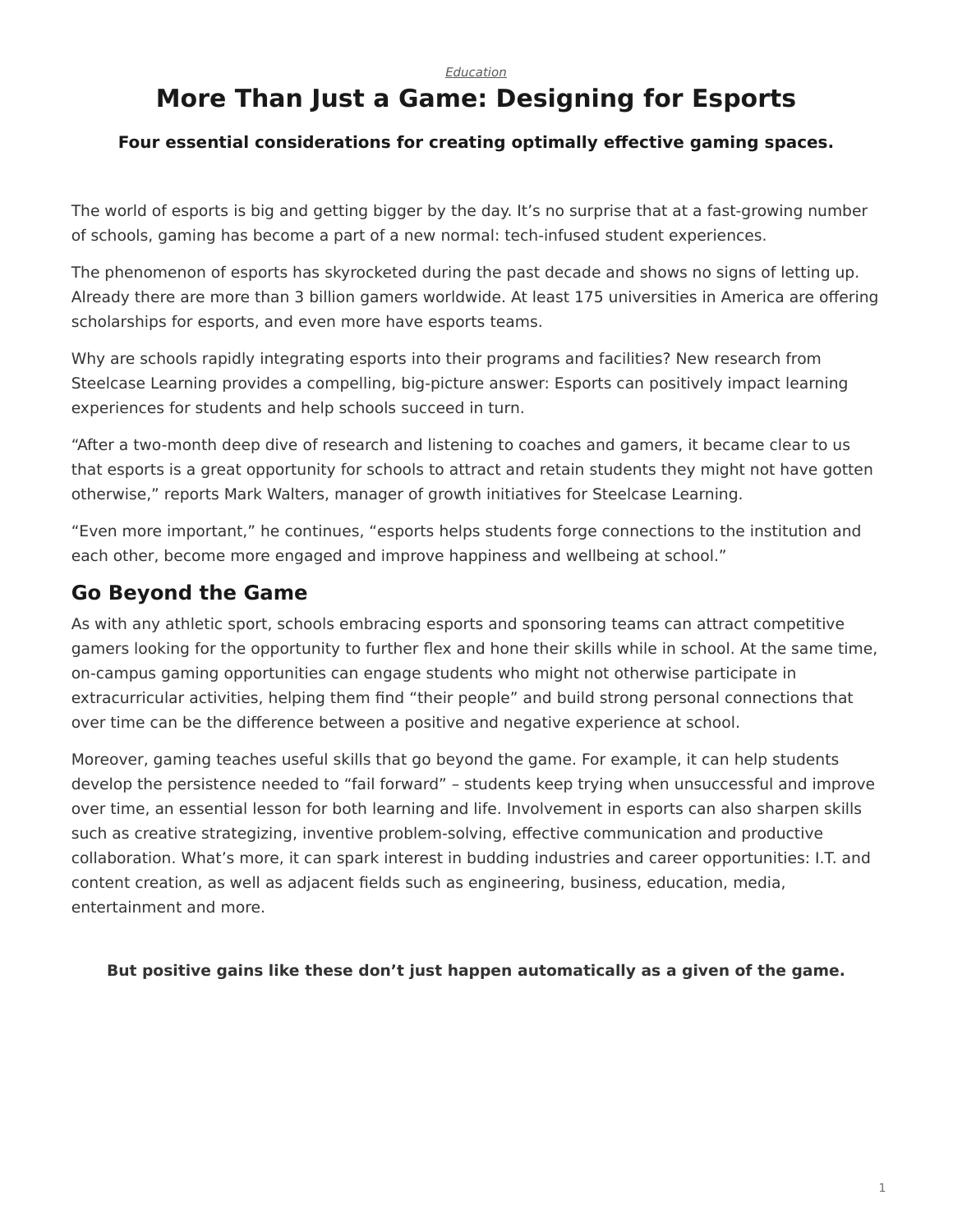"Our research has made it very clear that when bringing gaming and esports onto campus, it's crucial for schools to place a concerted focus on student engagement," says Walters. "Esports can be a magnet for getting students involved in campus life and fostering deep connections. There are opportunities for schools to use gaming as a tool for creating strong interpersonal connections that can make or break a students' experience at school. And space has a huge role in helping accomplish this."

#### **Start Your Journey**

Take the next step toward creating effective esports spaces by connecting with us for more information on our insights, applications and solutions.

### **Four Design Considerations**

Recognizing the importance of esports in building skills and improving student outcomes, Steelcase research identified four essential design considerations for creating optimally effective gaming spaces:

#### **Enhance gamer performance**

- Celebrate team culture think school branding and bold colors that create a sense of intensity and team spirit at first sight
- Keep lighting dimmer in battle stations to maximize on-screen contrast and improve player focus
- Provide 48" 54" table surfaces in battle stations big enough for keyboards and peripherals, but small enough to keep teammates close
- Prioritize comfortable, supportive seating that adjusts to a range of users and postures, from laidback to perched and upright

#### **Support gamer wellbeing**

- Thoroughly consider adjustability in terms of the gamer, the game and the situation (e.g., monitor depth and height, seat-recline tension, seat height, arm angle and height)
- Provide worksurfaces that are 36" 48" inches wide so there's enough distance to give players the psychological security of a personal zone, as well as the reassurance of teammates nearby
- Create adjacent spaces for decompression breaks to debrief with coaches and teammates or just hang out and relax
- Consider kitchen islands for refreshments and wellness zones for yoga and ergonomic exercises

#### **Facilitate gamer teamwork**

- Embrace density so teammates can stay close
- Keep battle stations unshielded to ensure clear sightlines and connections between gamers
- Include collaborative zones for video-on-demand reviews

#### **Build community between gamers and spectators**

• Plan for observation zones where spectators can comfortably watch without distracting gamers